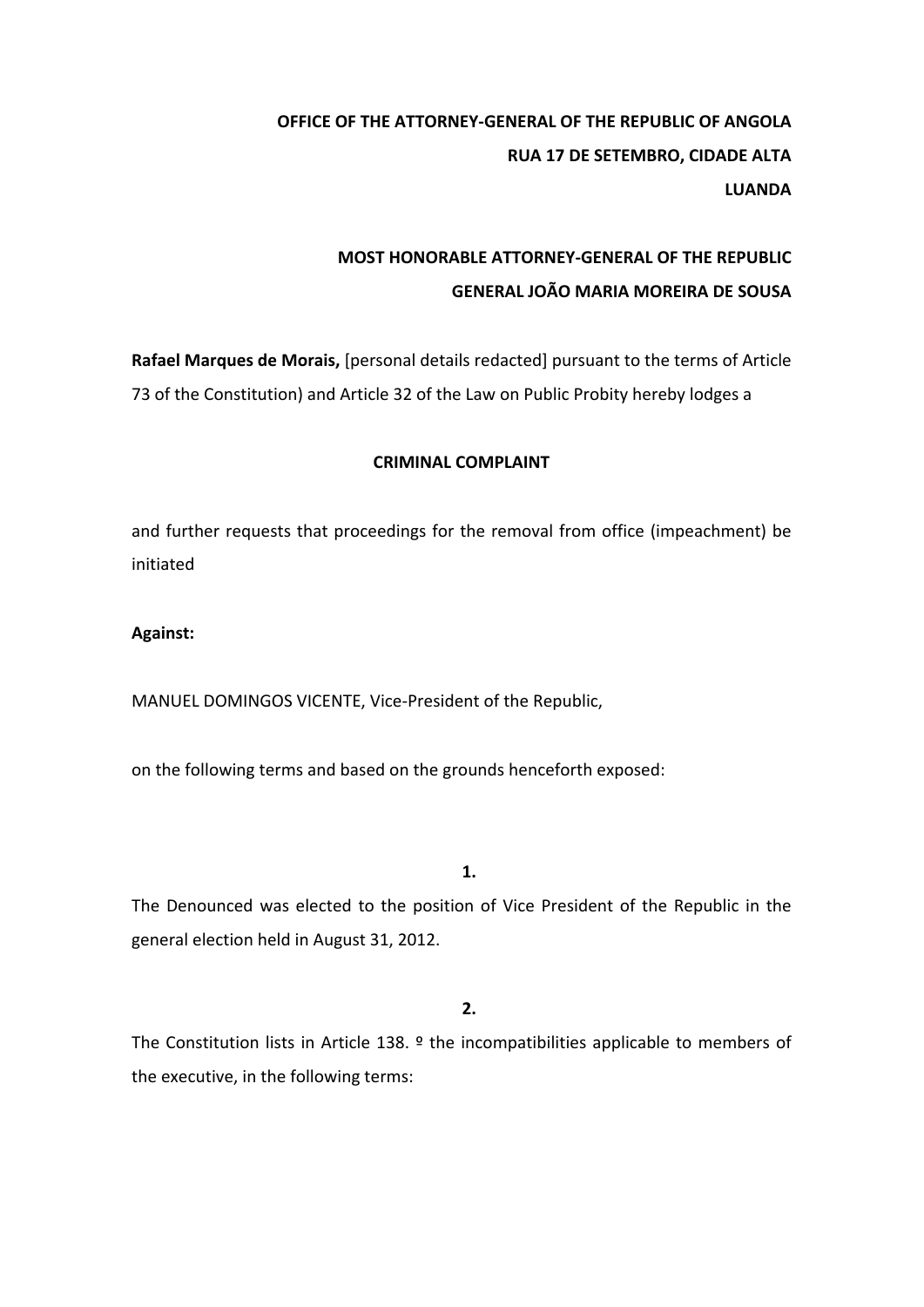2.1. The positions of Ministers of State, Ministers, Secretaries of State and Deputy Ministers are incompatible with the office of Member of the Parliament and the activities of Judicial Magistrate or prosecutor.

2.2. The positions of Ministers of State, Ministers, Secretaries of State and *Deputy Ministers are also incompatible with any one of the following activities: a*) paid employment in any public or private venture, other than teaching or *scientific;*

b) any administrative functions, management or any corporate position in companies and other purposes of an economic nature;

*c) the exercise of liberal professions.*

#### **3.**

Now, even though the law does not mention the office of Vice-President explicitly, the Vice-President is ex officio a member and a fully-fledged executive of the administration (Article 131 of the Constitution) who sits by right in the Council of Ministers (Article 134., No. 2 of the Constitution), and so, for of the same reasons if not a fortiori, the aforesaid impediments that apply to other members of the executive, must apply to the vice-president, through an extensive interpretation of the cited article.

#### **4.**

Within the framework of its legal powers (Article 2, a, b, d, g, and I) of the Law governing the Attorney-General's Office), the Attorney General of the Republic is tasked with ascertaining the facts and taking the appropriate measures concerning the allegations that shall be presented subsequently.

**5.**

The DEFENDANT, being at the time vice president elect, caused himself on 6 September 2012, to be appointed as director of the commercial company China-Sonangol International Holding Limited (cf. commercial certificate attached as doc.  $1)$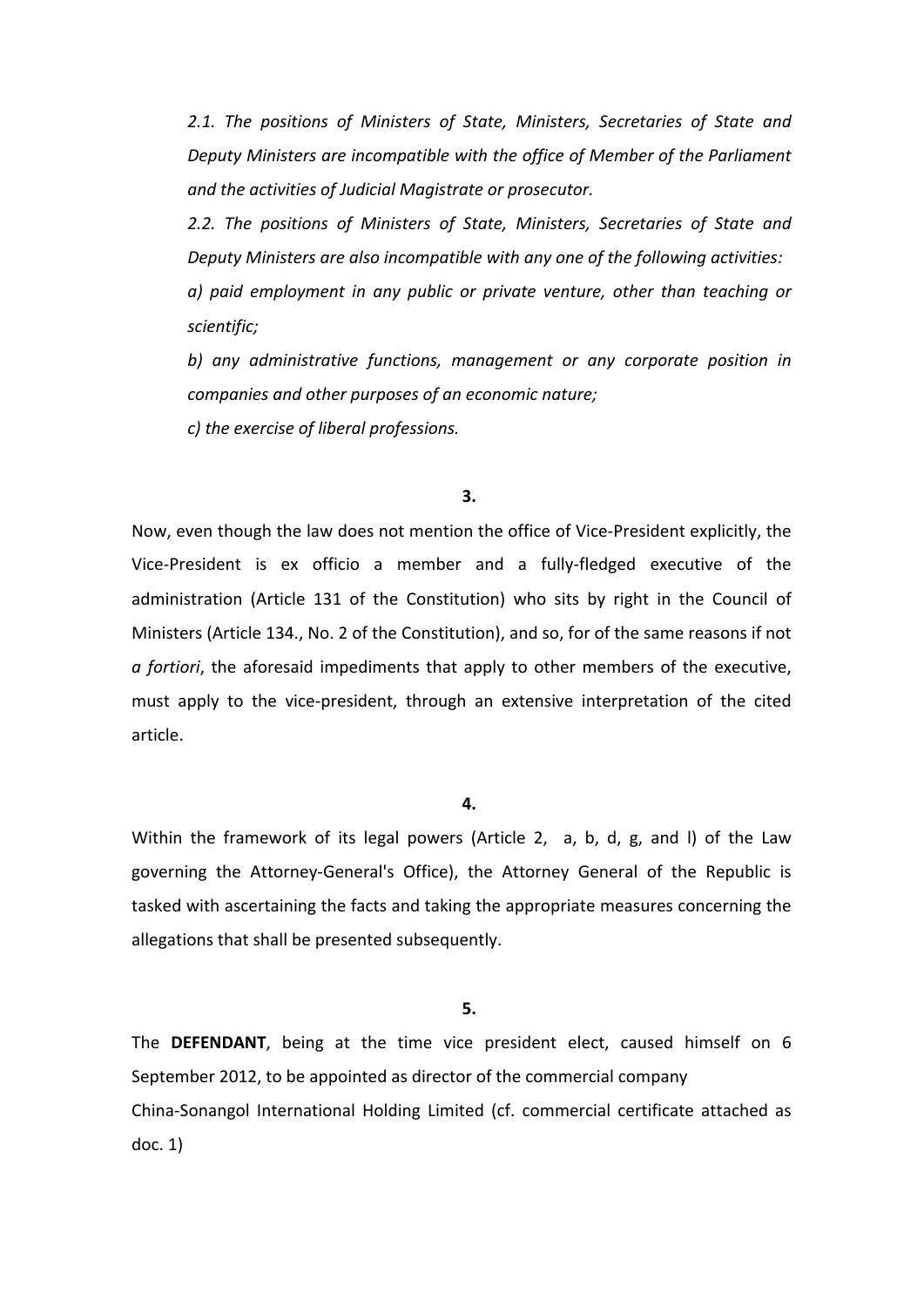On the date of this company's annual report submitted to the Hong Kong Company Registry, 26 June 2013, the DEFENDANT continued in his role at the company. The last time this the **COMPLAINANT** checked with the Hong Kong Company Registry, on 3 August 2013, the DEFENDANT was still in his role. To date the registry has received no notification of the resignation or dismissal of the **DEFENDANT** from his role (see Document 2 for the latest information from Hong Kong).

#### **7.**

China-Sonangol International Holding Limited is a capital company majority owned by Chinese parties, who hold more than two-thirds of its stock capital through Dayuan International Development Limited (70%).

#### **8.**

Dayuan is headquartered in Queensway, Hong Kong, with office on the same floor of the same building in which China-Sonangol is based.

#### **9.**

According to the Annual Return attached, Dayuan acquired its controlling interest in China Sonangol through a capital investment of only USD 7,000. Despite the modest investment, Dayuan controls a company with extensive business worldwide. See the attached chart:

#### **10.**

The use of Sonangol's trade name, while leaving the company only a minority stake of 30%, raises suspicions regarding the DEFENDANT, who was at the time of the establishment of China Sonangol legally the main actor in Sonangol EP's business dealings. The company is suspected of acts of influence peddling and corruption of officials as stipulated in the Criminal Code (Art. 321 °) and in accordance with the conventions of the African Union (Article 4, 1, f) and the United Nations against Corruption (Article 18, a, b), and the SADC Protocol against Corruption (Article 3, 1, f),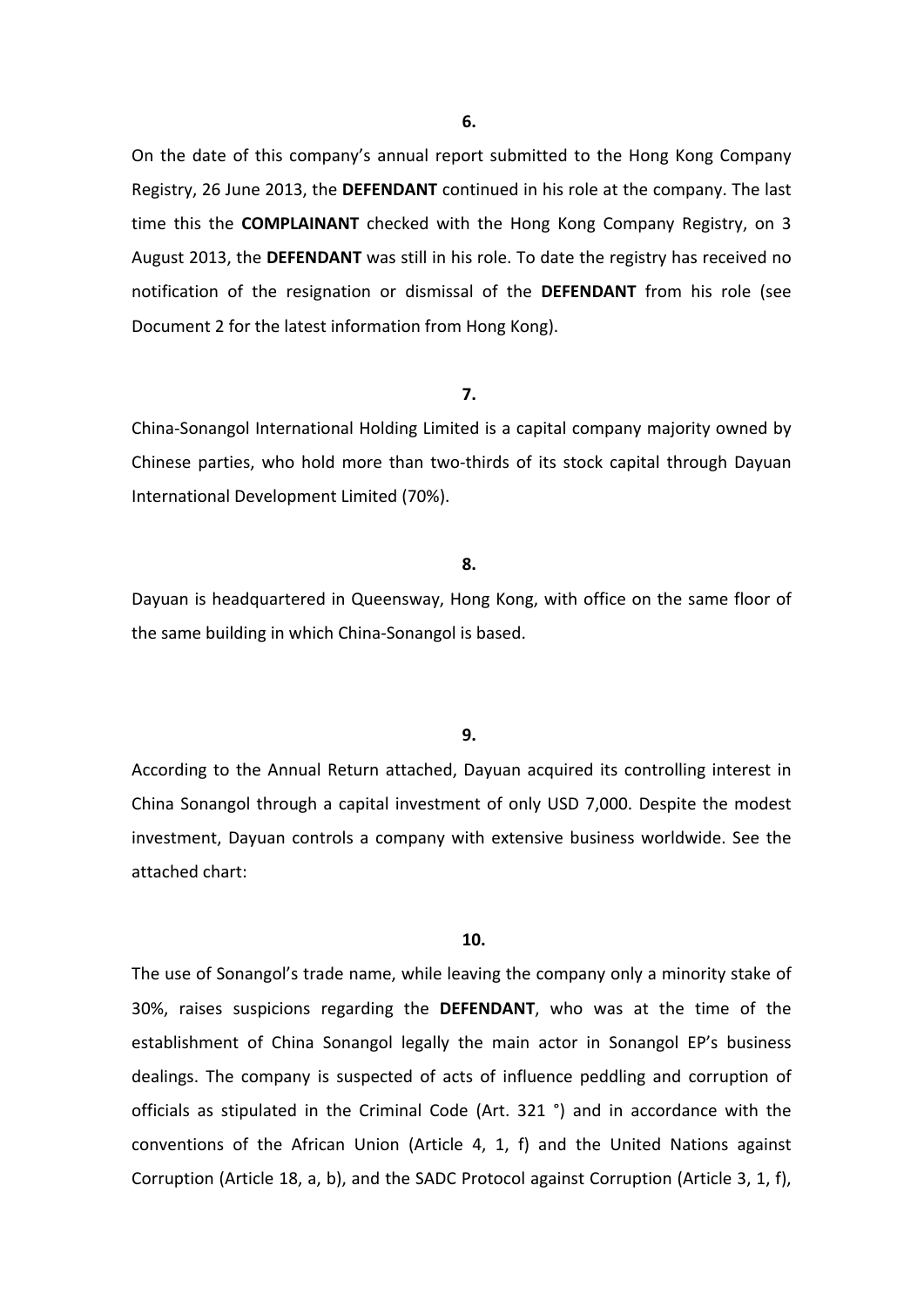all of which have been incorporated into the Angolan legal system and are binding as law.

Suspicion falls on the **DEFENDANT'S** intervention in these deals, which occurred at the time that China-Sonangol was legally incorporated. The terms on which China Sonangol's statutes were negotiated, with a shareholding structure in which non-Angolan partners were in the majority, the non-acknowledgement in terms of shareholding of the intellectual and industrial property rights due to Sonangol as the owner of the trade name, the opacity of the Chinese investment model (which raises questions about the eventual direct or indirect participation of Angolans in its shareholding structure) and above all the DEFENDANT'S intervention in both companies, whether from the Angolan side as a director and trustee of Sonangol E.P., or from the Chinese side as a board member of a majority-owned Chinese company, are the objective source of the suspicions that are being brought to the attention of the Public Prosecution.

#### **11.**

In turn, the DEFENDANT'S role as director leads to the conclusion that he will receive a salary or other benefits by exercising the office, which in itself violates the provisions of the Law on Public Probity (article 25, 1, a), which prohibits public officials from obtaining economic benefits, even if it is via a financial loan, in business that may conflict with their role as public servants.

#### **12.**

In view of the above, the gathered evidence shows that the DEFENDANT is currently a corporate officer in obvious contravention of the exclusive exercise of the Vice-Presidency of the Republic as required by Angolan law. It worthy of note that even presidents and vice presidents who are millionaires, as the **DEFENDANT** is known to be, during the terms o the functions place their assets in blind trust in democratic countries who live under the rule of law, in order to avoid suspicion. It is worth noting that in a constitutional democracy, a president who is a millionaire has to place his or her assets in a trust fund while in office, so as to remain above suspicion.